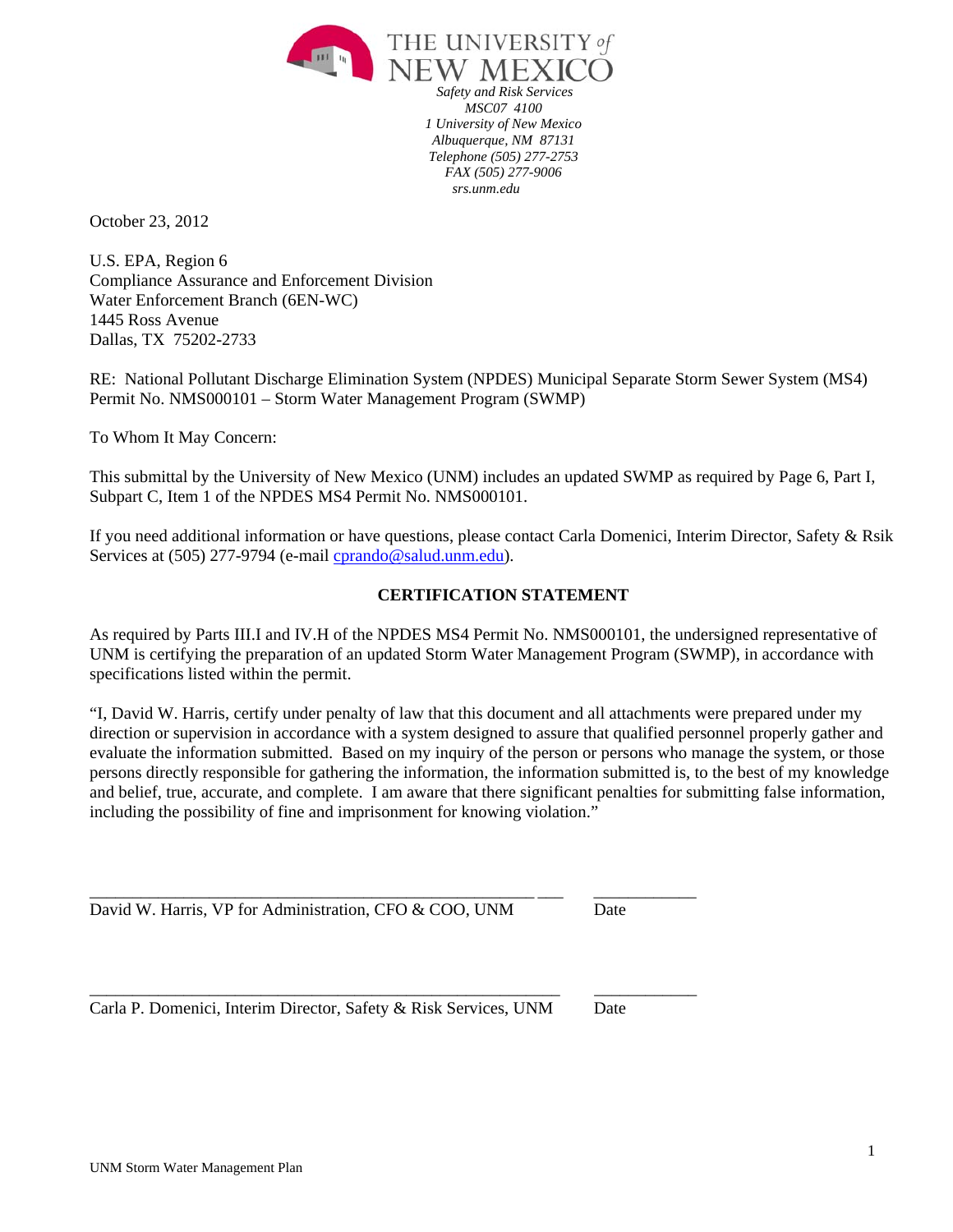#### CY w/o enclosures:

Nelly Smith, Environmental Protection Agency Brent Larsen, Environmental Protection Agency Diana McDonald, Environmental Protection Agency William K. Honker, Acting Division Director, EPA, Region 6, Water Quality Protection Division James Hogan, Acting Bureau Chief, New Mexico Environment Department, Surface Water Quality Bureau Jerry Lovato, Executive Director, AMAFCA Tamara Haas, District Engineer, New Mexico Department of Transportation Michael Riordan, Director, Department of Municipal Development, City of Albuquerque Chris Vallejos, Vice-President, Institutional Support Services Staff, UNM Erin Doles, Administrative Professional & Support Services, UNM Hospital Kevin Rogols, President & CEO, Sandoval Regional Medical Group Robert Fondino, Chief Budget & Finance Officer, HSC Facilities, UNM Paul Krebs, Vice-President, Athletics, UNM Wynn Goering, Special Assistant Branch Affairs, Office of the President, UNM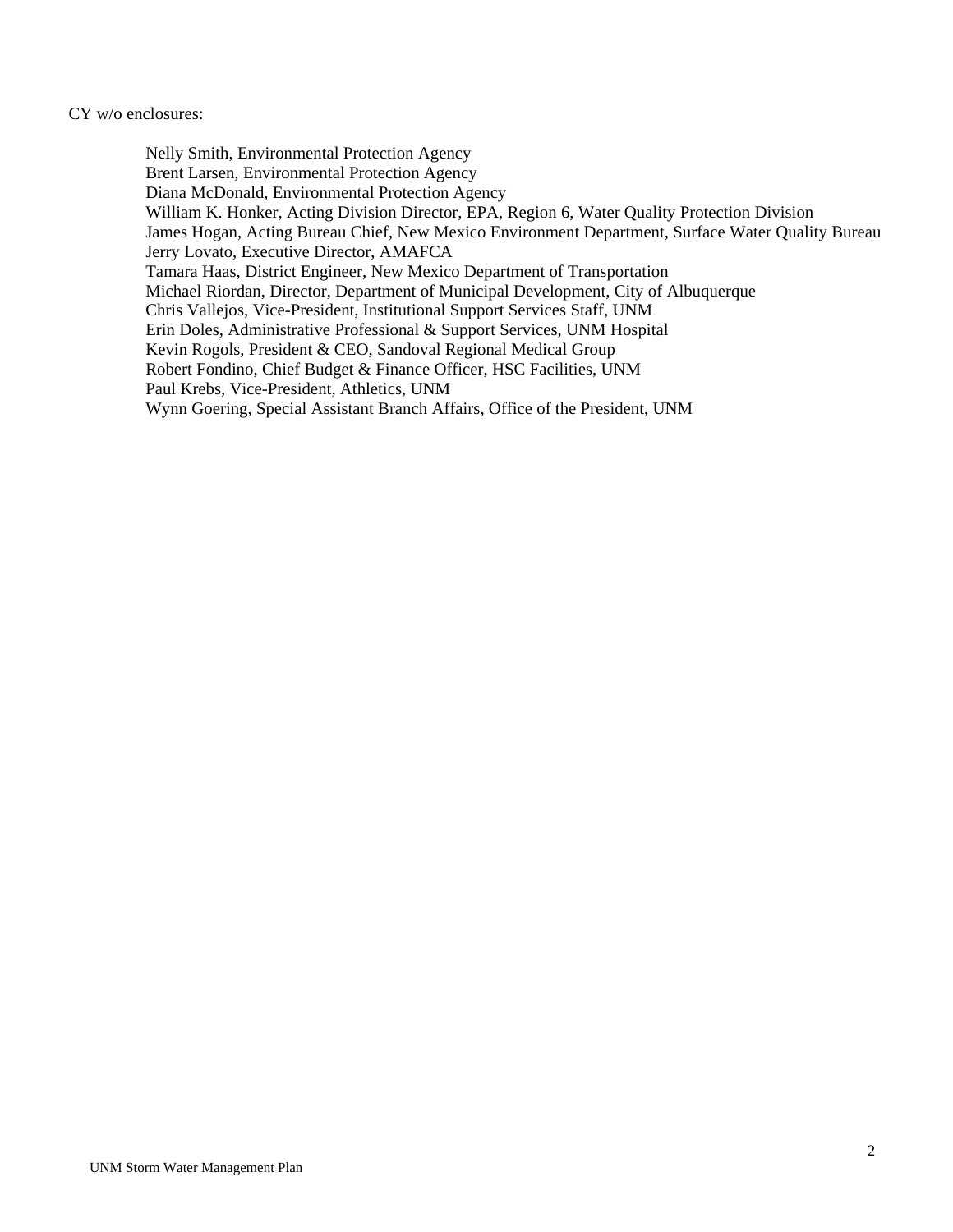### **University of New Mexico Storm Water Management Program (SWMP) FOR NPDES Permit # NMS000101 Effective March 1, 2012**

### **Introduction**

The University of New Mexico (UNM) and its three storm water partners were issued their first NPDES Municipal Separate Storm Sewer System (MS4) permit on December 1, 2003. The other partners are the City of Albuquerque (CABQ), the Albuquerque Metropolitan Arroyo Flood Control Authority (AMAFCA) and the New Mexico Department of Transportation (DOT). That permit expired in November 2008 and was extended administratively by the EPA until EPA issued a renewal permit on January 31, 2012 which became effective March 1, 2012. Each of the four MS4 partners is preparing an individual Storm Water Management Program (SWMP). This document is the plan for UNM. This SWMP has been prepared in accordance with the permit Part I; C.

### **Expiration Date**

The current MS4 permit is scheduled to expire the earlier of ninety days following the effective date of a watershed-based permit for the regulated Middle Rio Grande MS4s in the Albuquerque area or at midnight on February 28, 2017. This SWMP will continue for the duration of the Phase I MS4 permit.

### **General Requirements**

This SWMP is in compliance with Permit NMS000101 and with Section  $402(p)(3)(B)$  of the Clean Water Act and the Storm Water regulations (40 CFR 122.26 and 122.34).

# **Legal Authority**

UNM has the legal authority to set and enforce policy regarding discharges to its storm drainage system.

# **Shared Responsibility**

The Albuquerque MS4 partners are preparing a Memorandum of Understanding that will define the various responsibilities that each partner has to the other. Generally, the responsibility for implementation of storm water controls is based on property ownership. For example, UNM is responsible for storm water controls on its campus, but not outside of its campus. AMAFCA and CABQ share a common responsibility for the operation of the flood control and storm water quality system as the areas of responsibility that have large areas of overlap. The Albuquerque MS4 is mapped with AMAFCA and CABQ having primary responsibility of different channels and arroyos.

UNM does not discharge directly into the Rio Grande River. Rather storm water runoff from the Albuqueque UNM Campuses discharges into CABQ and AMAFCA storm drain systems. Additionally, UNM has recently began to develop land west of University Blvd. NE, north of Lomas Blvd. NE, west of Interstate 40 and south of Indian School Road NE (a.k.a. "Lands West"). The outfall for Lands West is the Odelia Pond, a storm water detention facility owned, operated and maintained by CABQ.

# **Measurable Goals**